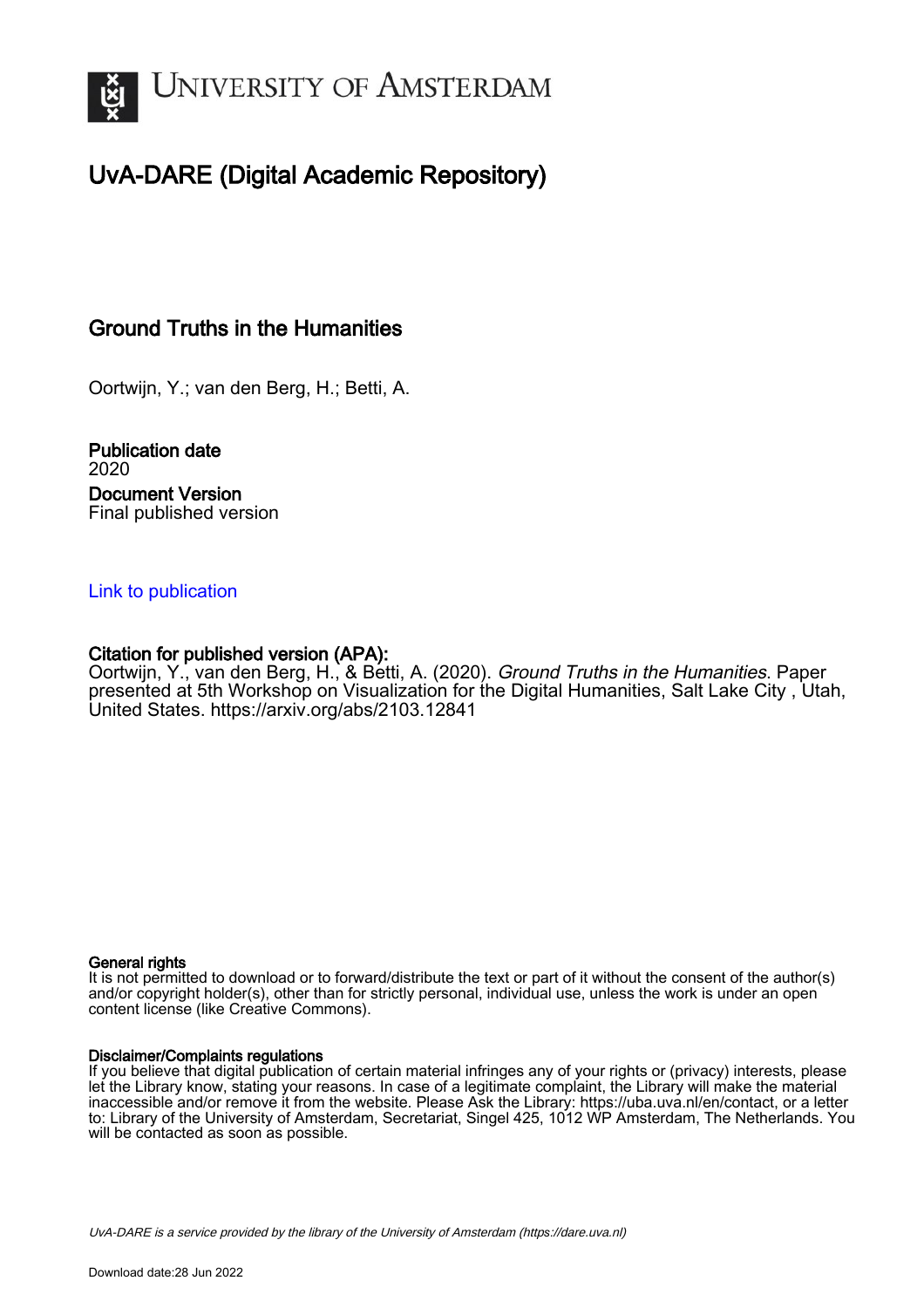# **Ground Truths for the Humanities** ∗

Yvette Oortwijn $^\dagger$   $^\ddagger$ , Hein van den Berg  $^\dagger$ , Arianna Betti  $^\dagger$ 

October 25, 2020

### **Abstract**

Ensuring a faithful interaction with data and its representation for humanities *can* and *should* depend on expert-constructed ground truths.

#### **1. Provocation statement & argument**

An important measure for the faithfulness of representations of data is the comparison to a ground truth.

According to some, ground truths are unattainable in humanities research [\(Kirschenbaum \(2007,](#page-2-0) 1); [Nguyen et al. \(2020,](#page-2-1) 8-9)). But the fact that humanities research is concerned with "interpretation, ambiguity and argumentation" [\(Kirschenbaum, 2007,](#page-2-0) 1) does not imply, we submit, that ground truths for humanities data are impossible or inessential.

Expert knowledge-based evaluation of computational representations is necessary because generic benchmarks fail to guarantee reliable results for downstream tasks on specialised data [\(Gladkova and Drozd \(2016\)](#page-2-2); [Bakarov \(2018\)](#page-2-3)). And we say that wherever expert knowledge is available, ground truths can be constructed [\(van den Berg et al., 2018\)](#page-2-4), in any field of knowledge.

We have developed a method for constructing ground truths in any concept-focused textual domain [\(Betti et al., 2020\)](#page-2-5). The method relies on our "model approach" for fixing the interpretation of a concept, where concepts are represented by complex, networked relations between terms [\(Betti and van den Berg, 2014\)](#page-2-6). Our models can be easily turned into schemes for annotating textual fragments. Annotations can be used to test whether the output of computational analysis matches the best-supported interpretation of fragments, increasing the objectivity and replicability of humanities research. Domains in humanities which do not focus on concepts should develop similar methods for constructing ground truths.

### **2. Counter-perspective**

We read [Nguyen et al. \(2020\)](#page-2-1) as suggesting that measures of reliability alternative to ground truths are necessary because multiple valid definitions of concepts exist in the humanities [\(Nguyen et al., 2020,](#page-2-1) 8-9; 17-18). It is naive, though, to assume the sciences to be different: definitions of concepts are always interpretations([\(Laplane et al., 2019\)](#page-2-7); [\(van den Berg et al., 2018\)](#page-2-4)). Interpretations in the humanities are bound by criteria of objectivity: they must be textually adequate, and preferable to other interpretations, e.g. when they explain a text better than other ones. Computational textual representations can be evaluated on the basis of the best models available: a procedure common to many sciences.

### **Acknowledgements**

This research was supported by grants e-Ideas (VICI, 277-20-007) and CatVis (314-99-117), funded by the Dutch Research Council (NWO), and by the Human(e)AI grant Small data, big challenges funded by the University of Amsterdam.

This work is licensed under the arxiv.org license. License details: <https://arxiv.org/licenses/nonexclusive-distrib/1.0/license.html>

<sup>∗</sup> Provocation paper presented at the 5th Workshop on Visualization for the Digital Humanities (VIS4DH), part of the 31st IEEE Visualization Conference, IEEE VIS 2020, Virtual Event, Salt Lake City, USA, October 25-30, 2020

 $\dagger$  University of Amsterdam, Institute for Logic, Language and Computation  $^\ddagger$  Eindhoven University of Technology, Algorithms, Geometry & Applications